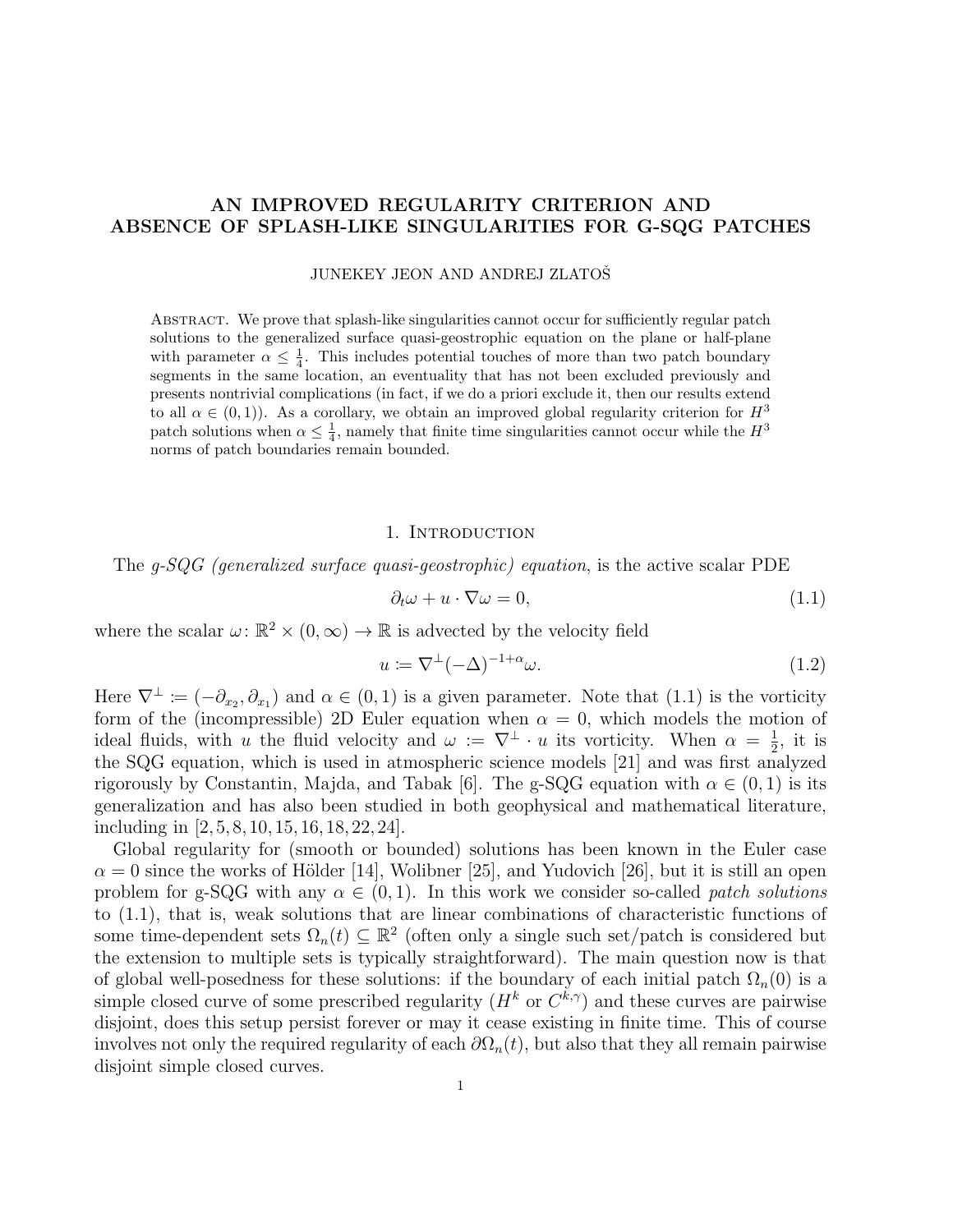Chemin showed the answer to be in the affirmative when  $\alpha = 0$  [\[3\]](#page-12-5), but the question remains open for any  $\alpha \in (0,1)$ . Local existence for these models was proved for  $\alpha \in (0, \frac{1}{2})$  $\frac{1}{2}]$ and  $H^3$  patches by Gancedo, who also obtained uniqueness for  $\alpha \in (0, \frac{1}{2})$  $(\frac{1}{2})$  and those solutions that satisfy a related *contour equation* [\[10\]](#page-12-4) (well-posedness for  $\alpha = \frac{1}{2}$  $\frac{1}{2}$  in a special class of patches was earlier proved by Rodrigo [\[23\]](#page-13-9)). Local existence was also proved for  $\alpha \in \left[\frac{1}{2}\right]$  $(\frac{1}{2}, 1)$  and  $H<sup>4</sup>$  patches by Chae, Constantin, Córdoba, Gancedo, and Wu [\[2\]](#page-12-1). Kiselev, Yao, and Zlatoš later proved full local well-posedness for  $\alpha \in (0, \frac{1}{2})$  $\frac{1}{2}$ ) and  $H^3$  patches [\[18\]](#page-13-3) (they also considered the related half-plane case, in which global well-posedness was proved to fail by Kiselev, Yao, Ryzhik, and Zlatoš [\[16\]](#page-13-2)). In addition, Córdoba, Córdoba, and Gancedo achieved this for  $\alpha = \frac{1}{2}$  $\frac{1}{2}$  and  $H^3$  patches [\[7\]](#page-12-6), Gancedo and Patel for  $\alpha \in (0, \frac{1}{2})$  $(\frac{1}{2})$  and  $H^2$  patches as well as for  $\alpha \in (\frac{1}{2})$  $(\frac{1}{2}, 1)$  and  $H^3$  patches, and Gancedo, Nguyen, and Patel for  $\alpha = \frac{1}{2}$  $\frac{1}{2}$  and  $H^{2+\gamma}$  patches [\[11\]](#page-12-7).

The singularity-formation mechanism on the half-plane from [\[16\]](#page-13-2), which was motivated by numerical simulations for the 3D Euler equation due to Luo and Hou [\[19,](#page-13-10) [20\]](#page-13-11), and by the related proof of double-exponential growth of gradients for smooth solutions to the 2D Euler equation on a bounded domain by Kiselev and Šverák [\[17\]](#page-13-12), does not seem to extend to the whole plane case. It is therefore still unknown whether global well-posedness holds on  $\mathbb{R}^2$ for any  $\alpha \in (0,1)$ . Nevertheless, the local well-posedness result in [\[18\]](#page-13-3) does show that, at least for  $\alpha \in (0, \frac{1}{2})$  $\frac{1}{2}$ ) and  $H^3$  patches, finite time singularity can only occur if either a patch boundary loses  $H^3$  regularity or a touch happens. The latter might involve two or more patch boundary segments, which might belong to different patches or to a single patch.

The main result of this paper is that for  $\alpha \in (0, \frac{1}{4})$  $\frac{1}{4}$ , a touch cannot occur without the loss of  $C^{1,\frac{2\alpha}{1-2\alpha}}$  (and hence also  $H^3$ ) regularity of a patch boundary at the same time (this is also suggested by numerical simulations of Córdoba, Fontelos, Mancho, and Rodrigo [\[8\]](#page-12-3)). If it did occur and the  $C^{1,\gamma}$  norm of the patch boundary would stay uniformly bounded for some  $\gamma > 0$ , the resulting singularity would be called a *splash*. One might think that its existence for the free boundary Euler equation, demonstrated by Castro, Córdoba, Fefferman, Gancedo, and Gómez-Serrano [\[1\]](#page-12-8), and Coutand and Shkoller [\[9\]](#page-12-9), would suggest its possibility for  $g$ -SQG patches as well. But these two cases are very different: the converging boundary segments are separated by vacuum in the free boundary case, while for [\(1.1\)](#page-0-0) they are separated by the (incompressible) fluid medium, which must be "squeezed out" of the region between them before a touch can occur.

One might also think that impossibility of general splash singularities was already proved by Gancedo and Strain for the SQG case  $\alpha = \frac{1}{2}$  $\frac{1}{2}$  and smooth patches [\[13\]](#page-12-10), who showed that a touch of two patch boundary segments (which we call a *simple splash*) is indeed impossible at any specific location without a loss of boundary smoothness (their argument extends to all  $\alpha \in (0, \frac{1}{2})$  $(\frac{1}{2})$ ). However, they proved this assuming that no singularity occurs elsewhere, and the result also does not exclude simultaneous touches of three or more boundary segments. Crucially, their proof does not extend to this case either. In it, they place the two segments in a coordinate system in which both are close to horizontal, and use the fact that normal vectors at two points that minimize the vertical distance of the two boundary segments (at any given time) are automatically parallel. This causes important cancellations in the integral evaluating the approach velocity of the two points, which bound this velocity by a multiple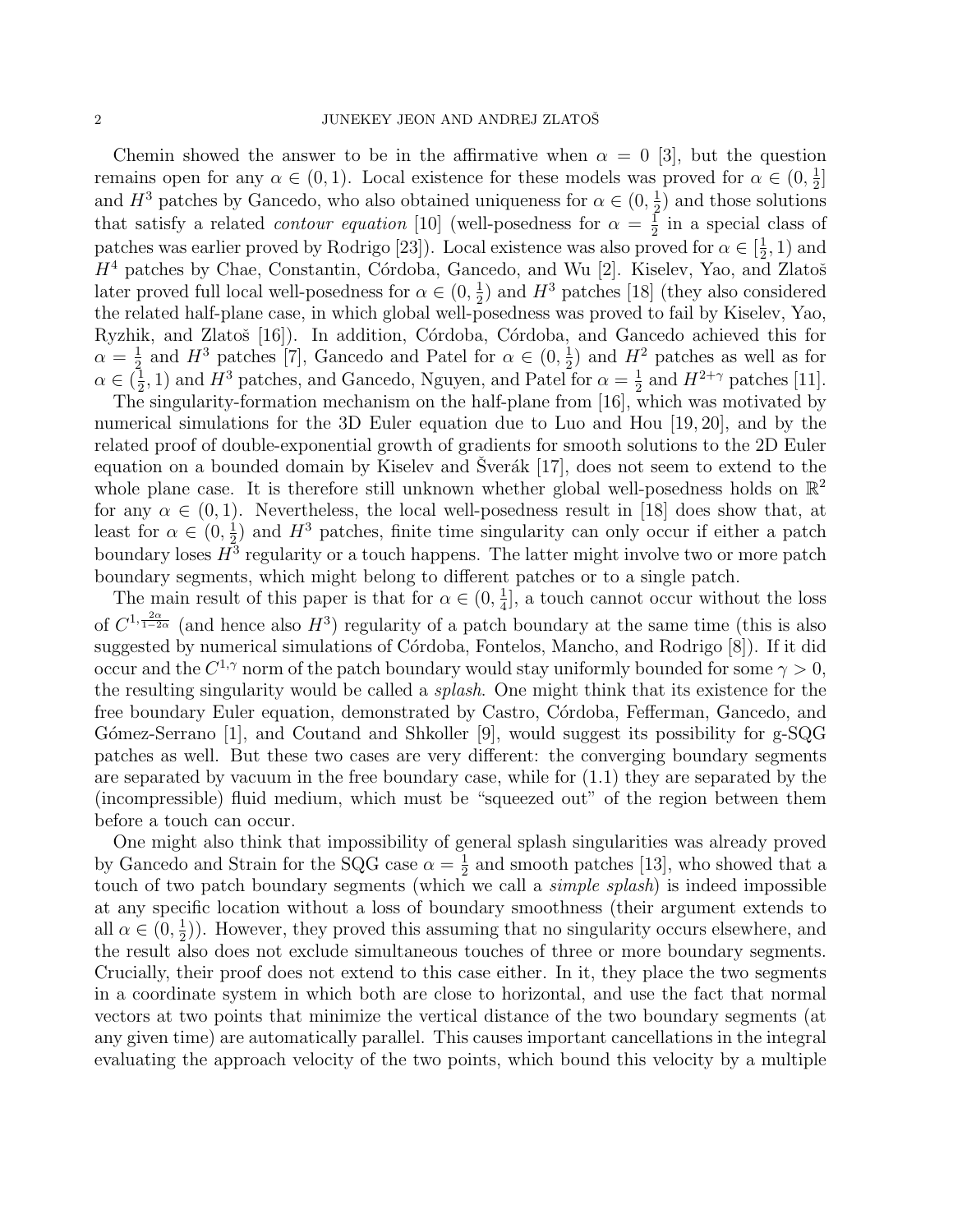of the product of the distance of the two points and the log of this distance. Grönwall's inequality then yields at most double-exponential-in-time approach rate of the two segments.

We can even obtain a simple exponential bound for  $C^{2,\gamma}$  patches with  $\gamma > 0$  by instead minimizing the distance (rather than vertical distance) of the two boundary segments, in which case the normals at the closest points both lie on the line connecting these points. The resulting computation then bounds the approach velocity by only a multiple of the distance, and it even extends to all  $\alpha \in (0,1)$  with appropriate  $\gamma$  (see Subsection [2.5](#page-10-0) below).

However, when a third boundary segment is present nearby, its normal vector at the point where it intersects the above line need not lie on that line, which significantly compromises the cancellations involved. One then needs to obtain very precise bounds on the resulting errors in this case, which we will achieve by using the uniform  $C^{1,\frac{2\alpha}{1-2\alpha}}$  bound on the patch boundary to estimate the angle between this normal vector and the line, in terms of the distance of the third segment from the two closest points on the first two segments. When this distance is small, the error will be controlled because the angle must be small; this control worsens when the distance is larger, but then the effect of the third segment on the two points decreases as well. This will yield the needed bound on the approach velocity of the closest points, and this estimate will even extend to the case of arbitrarily many boundary segments folded on top of each other and attempting to create a *complex splash* singularity.

As a result, we will obtain an improved regularity criterion for  $H^3$  patch solutions to [\(1.1\)](#page-0-0), requiring only a uniform bound on the  $C^{1,\frac{2\alpha}{1-2\alpha}}$  norm of the patch boundaries. Nevertheless, this approach only works when  $\alpha \in (0, \frac{1}{4})$  $\frac{1}{4}$ , and the obtained estimates are insufficient for larger  $\alpha$  (specifically, Lemma [2.5](#page-9-0) below). The reason for this is not just technical, and simply assuming higher boundary regularity will not suffice to overcome the new complications involved. We believe that a different (dynamical) approach will be needed for  $\alpha > \frac{1}{4}$  (if the result extends to this range at all), which likely makes it a very difficult problem.

Let us now state rigorously the definition of patch solutions to  $(1.1)$  from [\[18\]](#page-13-3) (which even allows patches to be nested), and our main result. Below we let  $\mathbb{T} := \mathbb{R}/2\pi\mathbb{Z}$ .

**Definition 1.1.** Let  $\Omega \subseteq \mathbb{R}^2$  be a bounded open set whose boundary  $\partial\Omega$  is a simple closed  $C<sup>1</sup>$  curve with arc-length  $|\partial\Omega|$ . We call a constant-speed parameterization of  $\partial\Omega$  any counterclockwise parameterization  $z: \mathbb{T} \to \mathbb{R}^2$  of  $\partial\Omega$  with  $|z'| \equiv \frac{|\partial\Omega|}{2\pi}$  on  $\mathbb{T}$  (these are all translations of each other), and we define  $\|\Omega\|_{C^{k,\gamma}} := \|z\|_{C^{k,\gamma}(\mathbb{T})}$  and  $\|\Omega\|_{H^k}^{\alpha} := \|z\|_{H^k}$  for  $(k,\gamma) \in \mathbb{N}_0 \times [0,1].$ 

Next we note that when  $\alpha \in (0, \frac{1}{2})$  $\frac{1}{2}$ , the velocity u from [\(1.2\)](#page-0-1) satisfies the explicit formula

<span id="page-2-0"></span>
$$
u(x,t) := c_{\alpha} \int_{\mathbb{R}^2} \frac{(x-y)^{\perp}}{|x-y|^{2+2\alpha}} \,\omega(y,t) \,dy \tag{1.3}
$$

for bounded  $\omega$ , with  $v^{\perp} := (-v_2, v_1)$  and  $c_{\alpha} > 0$  an appropriate constant (see Subsection [2.5](#page-10-0)) below for the necessary adjustments when  $\alpha \in \left[\frac{1}{2}\right]$  $(\frac{1}{2}, 1)$ ). For any  $\Gamma \subseteq \mathbb{R}^2$ , vector field  $v: \Gamma \to \mathbb{R}^2$ , and  $h \in \mathbb{R}$ , we let the set to which  $\Gamma$  is advected by v in time h be

$$
X_v^h[\Gamma] \coloneqq \{x + hv(x) \, \big| \, x \in \Gamma \} \, .
$$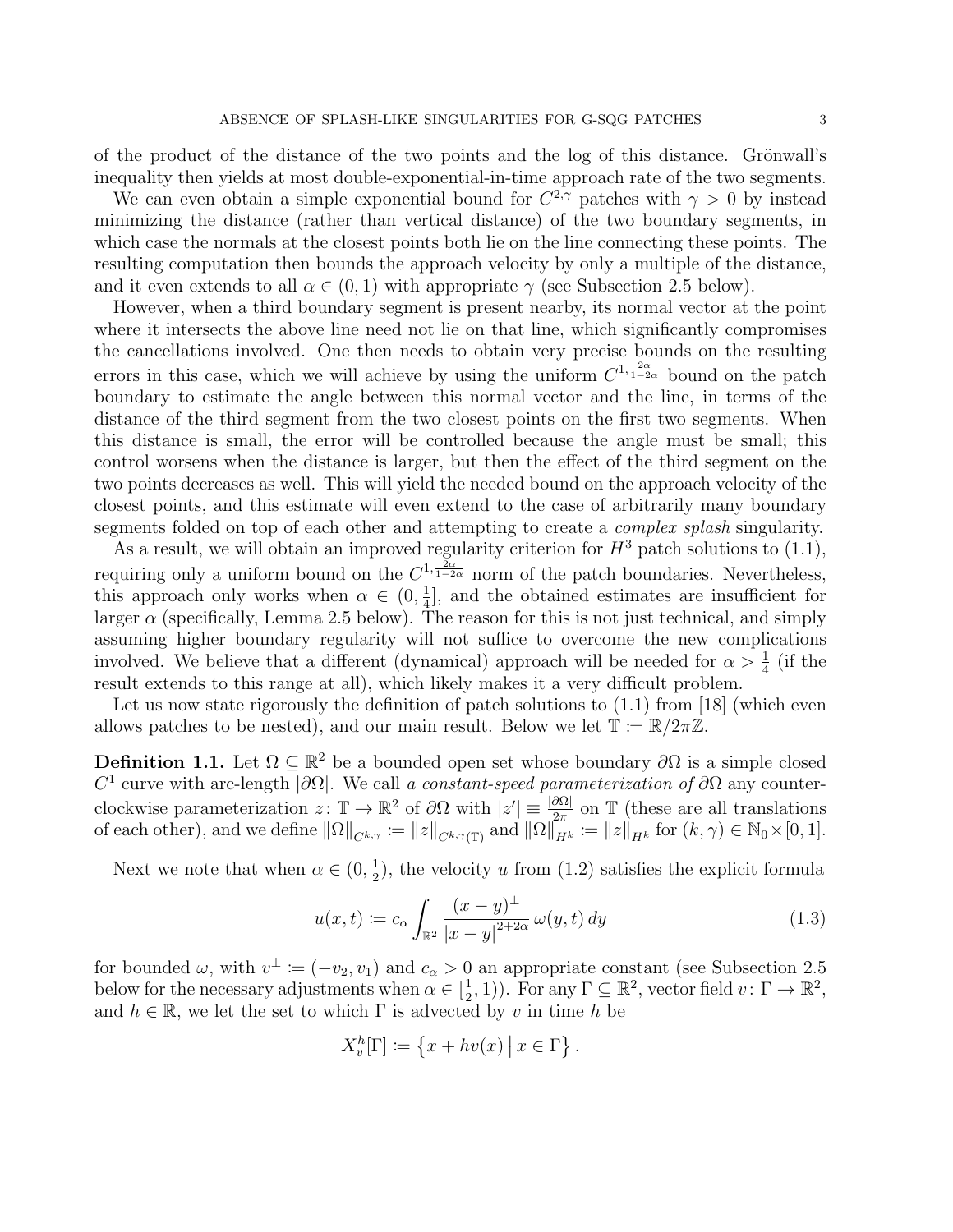<span id="page-3-3"></span>**Definition 1.2.** Let  $\theta_1, \ldots, \theta_N \in \mathbb{R} \setminus \{0\}$ , and for each  $t \in [0, T)$ , let  $\Omega_1(t), \ldots, \Omega_N(t) \subseteq \mathbb{R}^2$ be bounded open sets whose boundaries are pairwise disjoint simple closed curves such that each  $\partial\Omega_n(t)$  is also continuous in  $t \in [0, T)$  with respect to Hausdorff distance  $d_H$  of sets. Denote  $\partial\Omega(t) := \bigcup_{n=1}^N \partial\Omega_n(t)$  and  $\|\Omega(t)\|_Y := \sum_{n=1}^N \|\Omega_n(t)\|_Y$  for  $Y \in \{C^{k,\gamma}, H^k\}$ , and let

$$
\omega(\cdot,t) := \sum_{n=1}^{N} \theta_n \chi_{\Omega_n(t)}.
$$
\n(1.4)

If for each  $t \in (0, T)$  we have

<span id="page-3-0"></span>
$$
\lim_{h \to 0} \frac{d_H\left(\partial \Omega(t+h), X_{u(\cdot,t)}^h[\partial \Omega(t)]\right)}{h} = 0,
$$
\n(1.5)

with u from [\(1.3\)](#page-2-0), then  $\omega$  is a a patch solution to [\(1.1\)](#page-0-0)-[\(1.2\)](#page-0-1) on the time interval [0, T]. If we also have  $\sup_{t\in[0,T']} \|\Omega(t)\|_{Y} < \infty$  for some  $Y \in \{C^{k,\gamma}, H^k\}$  and each  $T' \in (0,T)$ , then  $\omega$ is a Y patch solution to  $(1.1)$ - $(1.2)$  on  $[0, T)$ .

While  $(1.5)$  is stated for each single time t (akin to the definition of strong or classical solutions to a PDE), it agrees with the usual flow-map based definition of solutions to the 2D Euler equation (see the remarks after Definition 1.2 in [\[18\]](#page-13-3)). Since  $u$  is only Hölder continuous at the patch boundaries when  $\alpha > 0$  (and hence the flow map may not be unique), this definition is more appropriate in the g-SQG case.

Theorem 1.5 in [\[18\]](#page-13-3) shows that for any  $\theta_1, \ldots, \theta_N \in \mathbb{R} \setminus \{0\}$  and any bounded open sets  $\Omega_1(0), \ldots, \Omega_N(0) \subseteq \mathbb{R}^2$  whose boundaries are pairwise disjoint simple closed  $H^3$  curves, there is a time  $T \in (0, \infty]$  such that a unique  $H^3$  patch solution  $\omega = \sum_{n=1}^{N} \theta_n \chi_{\Omega_n(\cdot)}$  to  $(1.1)-(1.2)$  $(1.1)-(1.2)$ exists on [0, T). And if the maximal such T is finite, then either  $\sup_{t\in[0,T)}||\Omega(t)||_{H^3} = \infty$  or

<span id="page-3-1"></span>
$$
\sup_{t \in [0,T)} \sup_{(n,\xi),(j,\eta) \in \{1,\dots,N\} \times \mathbb{T}} \frac{|n-j| + |\xi - \eta|}{|z_n(\xi,t) - z_j(\eta,t)|} = \infty, \tag{1.6}
$$

where  $z_n(\cdot, t)$  is a constant-speed parametrization of  $\partial\Omega_n(t)$  and  $|\xi-\eta|$  is distance on T. Note that if [\(1.6\)](#page-3-1) holds with  $n = j$ , which means that the *arc-chord ratio* for some  $\Omega_n(\cdot)$  becomes unbounded as  $t \to T$ , then this must be realized by a touch of "distinct" segments (which we call folds) of  $\partial\Omega_n(\cdot)$  whenever  $\sup_{t\in[0,T)} ||\Omega(t)||_{C^{1,\gamma}} < \infty$  for some  $\gamma > 0$ . Indeed, since  $|\partial_{\xi}z_{n}(\xi, t)|$  is then uniformly-in- $(n, \xi, t)$  bounded below by a positive constant (see [\(2.4\)](#page-5-0)), it follows that the fraction in [\(1.6\)](#page-3-1) is uniformly bounded above when  $n = j$  and  $|\xi - \eta|$  is small enough. Therefore  $(1.6)$  is the correct definition of a *splash-like singularity* at time T (i.e., a touch of either boundaries of distinct patches or folds of the same patch boundary, including both simple and complex splashes) when  $\sup_{t\in[0,T)} \|\Omega(t)\|_{C^{1,\gamma}} < \infty$  for some  $\gamma > 0$ .

The following theorem is now our main result.

<span id="page-3-2"></span>Theorem 1.3. If  $\alpha \in (0, \frac{1}{4})$  $\frac{1}{4}$ ] and a  $C^{1,\frac{2\alpha}{1-2\alpha}}$  patch solution to  $(1.1)-(1.2)$  $(1.1)-(1.2)$  $(1.1)-(1.2)$  on the time interval  $[0, T)$  with  $T < \infty$  satisfies  $\sup_{t \in [0,T)} \|\Omega(t)\|_{C^{1, \frac{2\alpha}{1-2\alpha}}} < \infty$ , then [\(1.6\)](#page-3-1) fails (so no splash-like singularity can occur). In particular, if the maximal time  $T$  of existence of an  $H^3$  patch solution from Theorem 1.5 in [\[18\]](#page-13-3) is finite (and  $\alpha \in (0, \frac{1}{4})$  $\frac{1}{4}$ ]), then  $\sup_{t \in [0,T)} ||\Omega(t)||_{H^3} = \infty$ .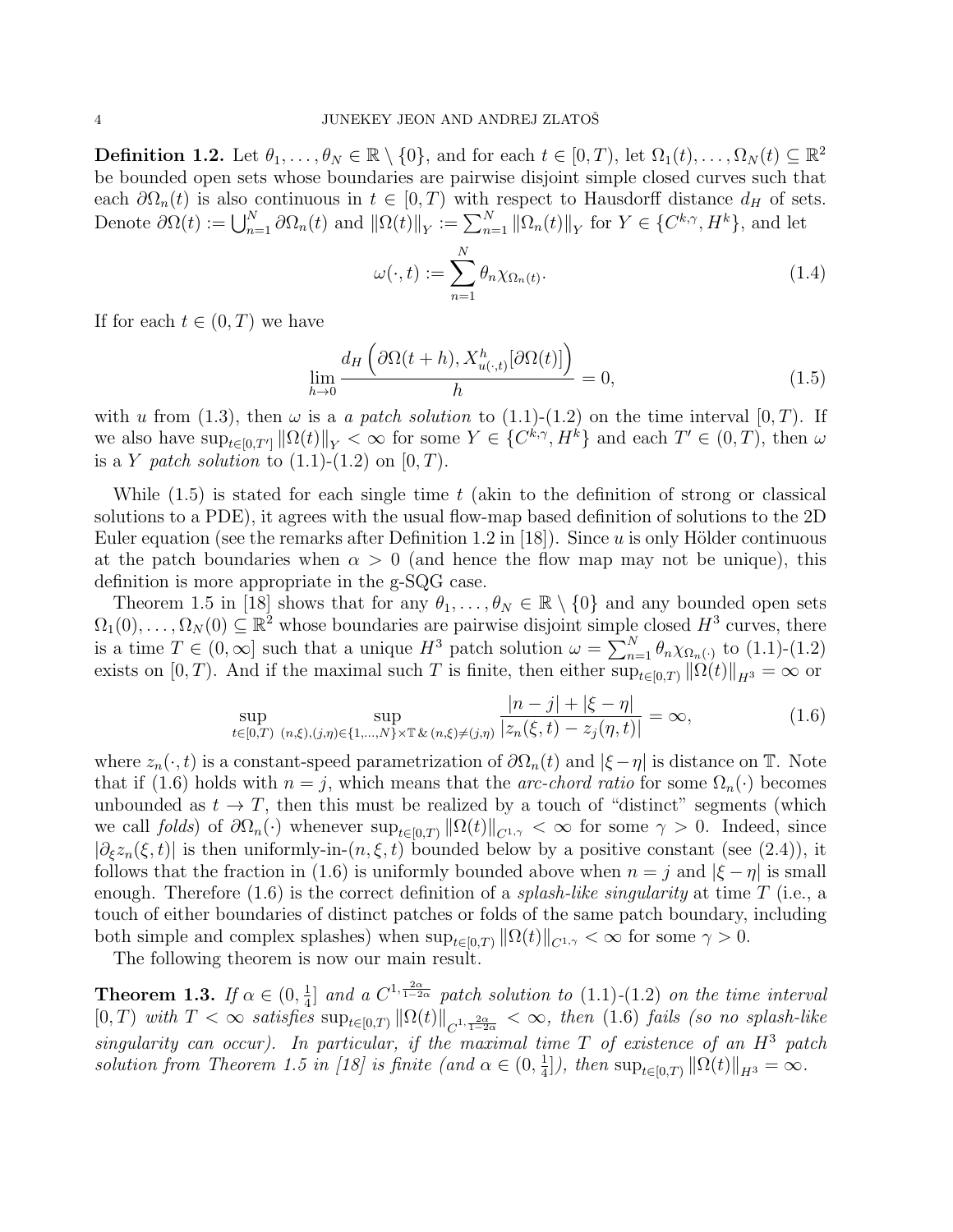*Remarks.* 1. Our proof shows that the left-hand side of  $(1.6)$  with  $\sup_{t\in[0,T)}$  removed can grow at most exponentially in time (up to time T) if  $\sup_{t\in[0,T)} \|\Omega(t)\|_{C^{1,\frac{2\alpha}{1-2\alpha}}}<\infty$ . Hence boundaries of distinct patches, as well as folds of the same patch boundary, can only approach each other exponentially quickly in this case.

2. While we do not know whether this result extends to some  $\alpha > \frac{1}{4}$ , in Subsection [2.5](#page-10-0) below we provide an extension to all  $\alpha \in (0,1)$  when one a priori requires that only simple splashes can occur (i.e., no more than two segments of  $\partial\Omega$  are allowed to touch in the same location) and  $\sup_{t\in[0,T)} \|\Omega(t)\|_{C^{k,\gamma}} < \infty$  holds for  $k=1$  and some  $\gamma \ge 2\alpha$  (when  $\alpha \in (0, \frac{1}{2})$  $\frac{1}{2}$ ), or for  $k = 2$  and some  $\gamma \geq 2\alpha - 1$  (when  $\alpha \in \left[\frac{1}{2}\right]$  $(\frac{1}{2}, 1)$ ). The obtained bound on the approach rate of two patches/folds is now double-exponential when  $\gamma$  is equal to the minimal value above  $(2\alpha \text{ or } 2\alpha - 1)$  and exponential otherwise. We note that when the potential simple splash is assumed to have a predetermined location and development of singularities elsewhere is a priori excluded, then this was also proved for  $\alpha = \frac{1}{2}$  $\frac{1}{2}$  in [\[13\]](#page-12-10) (for smooth patches and with a double-exponential bound on the approach rate), and by Kiselev and Luo for all  $\alpha \in (0,1)$ in [\[15\]](#page-13-1) (this work was done contemporaneously with and independently of ours).

Finally, here is an extension to the half-plane (see Section [3](#page-11-0) for the relevant adjustments).

<span id="page-4-0"></span>Theorem 1.4. Theorem [1.3](#page-3-2) extends to patch solutions on the half-plane, with the second claim involving  $H^3$  patch solutions from [\[18,](#page-13-3) Theorem 1.4] and  $\alpha \in (0, \frac{1}{24})$ , or  $H^2$  patch solutions from [\[12,](#page-12-11) Theorem 1.1] and  $\alpha \in (0, \frac{1}{6})$  $\frac{1}{6}$ .

It was proved in [\[16\]](#page-13-2) that for any  $\alpha \in (0, \frac{1}{24})$ , there are  $H^3$  patch solutions on the half-plane that become singular in finite time. For  $\alpha \in (0, \frac{1}{6})$  $\frac{1}{6}$ ) and  $H^2$  patch solutions this was proved in [\[12\]](#page-12-11). Theorem [1.4](#page-4-0) shows that this cannot happen only via a splash-like singularity and always involves blow-up of their  $H^3$  resp.  $H^2$  norms.

Acknowledgements. JJ acknowledges partial support by NSF grant DMS-1900943. AZ acknowledges partial support by NSF grant DMS-1900943 and by a Simons Fellowship.

### 2. Proof of Theorem [1.3](#page-3-2)

<span id="page-4-3"></span>2.1. The Single Patch Case. For the sake of notational simplicity, let us first consider the case of a single patch on which  $\omega \equiv 1$ , that is,  $\omega(\cdot, t) = \chi_{\Omega(t)}$ . Then [\(1.3\)](#page-2-0) becomes

<span id="page-4-2"></span>
$$
u(x,t) := \int_{\Omega(t)} \frac{(x-y)^{\perp}}{|x-y|^{2+2\alpha}} dy,
$$
\n(2.1)

after rescaling [\(1.1\)](#page-0-0) in time by  $c_{\alpha}$  (which we do in order to remove the constant).

We will not assume  $\alpha \leq \frac{1}{4}$  $\frac{1}{4}$  until it is needed, so that it is clear where this hypothesis enters in our argument. We will therefore consider a  $C^{1,\gamma}$  patch solution with any  $\gamma \in (0,1]$  below. If now  $z(\cdot, t)$  is any constant-speed parameterization of  $\partial \Omega(t)$  for  $t \in [0, T)$ , we assume that

<span id="page-4-1"></span>
$$
M := \sup_{t \in [0,T)} ||z(\cdot, t)||_{C^{1,\gamma}} < \infty.
$$
\n(2.2)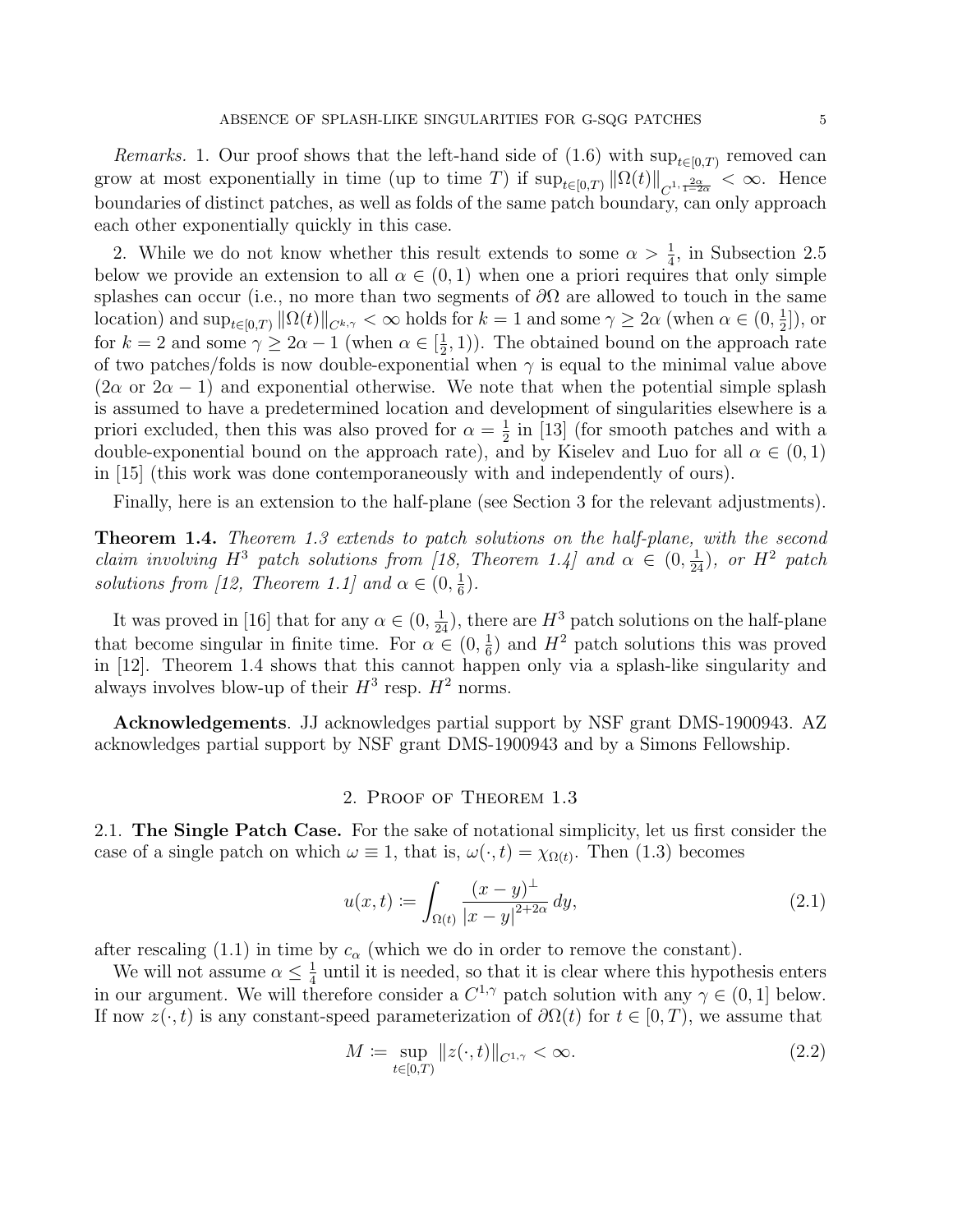We now want to show that this implies

<span id="page-5-1"></span>
$$
\sup_{t \in [0,T)} \sup_{\xi, \eta \in \mathbb{T}} \frac{|\xi - \eta|}{|z(\xi, t) - z(\eta, t)|} < \infty. \tag{2.3}
$$

Since a  $C^1$  patch solution is also a weak solution to [\(1.1\)](#page-0-0)-[\(1.2\)](#page-0-1) with  $|\Omega(t)|$  being conserved (see Remark 3 after Definition 1.2 in [\[18\]](#page-13-3)), the isoperimetric inequality shows that

<span id="page-5-0"></span>
$$
M' := \inf_{(\xi, t) \in \mathbb{T} \times [0, T)} |\partial_{\xi} z(\xi, t)| > 0.
$$
 (2.4)

Now for any  $t \in [0, T)$  and  $\xi, \eta \in \mathbb{T}$ , there are  $\xi_1, \xi_2 \in \mathbb{T}$  between  $\xi$  and  $\eta$  such that

$$
|z(\xi,t)-z(\eta,t)|=|\xi-\eta|\left|(\partial_{\xi}z_1(\xi_1,t),\partial_{\xi}z_2(\xi_2,t)\right)\right|\geq |\xi-\eta|\left(|\partial_{\xi}z(\xi,t)|-2M|\xi-\eta|^{\gamma}\right).
$$

Hence if we let  $\delta \coloneqq (M'/4M)^{1/\gamma}$ , then

<span id="page-5-3"></span>
$$
|z(\xi, t) - z(\eta, t)| \ge \frac{M'}{2} |\xi - \eta|
$$
\n(2.5)

whenever  $|\xi - \eta| \leq \delta$ . It follows that to conclude [\(2.3\)](#page-5-1), it suffices to show

<span id="page-5-2"></span>
$$
\inf_{t \in [0,T)} \min_{\xi, \eta \in \mathbb{T}} \min_{\xi \in [\xi - \eta] \ge \delta} |z(\xi, t) - z(\eta, t)| > 0. \tag{2.6}
$$

We therefore let

<span id="page-5-5"></span>
$$
m(t) := \min_{\xi, \eta \in \mathbb{T}} \min_{\xi \in |\xi - \eta| \ge \delta} |z(\xi, t) - z(\eta, t)| \ge 0,
$$
\n(2.7)

and let  $\xi_t, \eta_t \in \mathbb{T}$  be such that  $|z(\xi_t, t) - z(\eta_t, t)| = m(t)$ . If [\(2.6\)](#page-5-2) fails, then clearly for all  $t < T$  close enough to T we have  $m(t) < \frac{M'}{2}$  $\frac{d'}{2}\delta$ , which shows that  $|\xi_t - \eta_t| > \delta$  for these t because  $(2.5)$  holds. It suffices to consider only such t. Then, following an argument in [\[4\]](#page-12-12), one can easily see that  $m(t)$  is locally Lipschitz (and so differentiable at almost all such t) and we have

$$
m'(t) = \frac{z(\xi_t, t) - z(\eta_t, t)}{m(t)} \cdot (u(z(\xi_t, t), t) - u(z(\eta_t, t), t))
$$
\n(2.8)

for almost every such  $t$ . Hence Grönwall's inequality shows that it suffices to prove

<span id="page-5-4"></span>
$$
- (u(z(\xi_t, t), t) - u(z(\eta_t, t), t)) \cdot n_t \leq Cm(t)
$$
\n(2.9)

for some t-independent  $C < \infty$  and all t such that  $m(t) \in (0, \frac{M'\delta}{2})$  $\frac{f'\delta}{2}$ , where  $n_t \coloneqq \frac{z(\xi_t,t)-z(\eta_t,t)}{m(t)}$  $m(t)$ is the unit vector in the direction  $z(\xi_t,t) - z(\eta_t,t)$ . Of course, the definition of  $\xi_t, \eta_t$  shows that  $n_t$  is also normal to  $\partial \Omega(t)$  at both  $z(\xi_t, t)$  and  $z(\eta_t, t)$ .

Since  $(2.9)$  only involves quantities at a single time, we will now assume that t is close to T and drop the dependence of  $\Omega$ , z, u, m on t from our notation. The above also shows that after a translation and rotation we can assume that:

- (1)  $z(\eta_t) = (0,0)$  and  $z(\xi_t) = (0,m)$ , with  $m \in (0, \frac{M'\delta}{2})$  $\frac{l'\delta}{2}$ );
- (2)  $\partial_{\xi}z(\xi_t), \partial_{\xi}z(\eta_t) \perp (0,1).$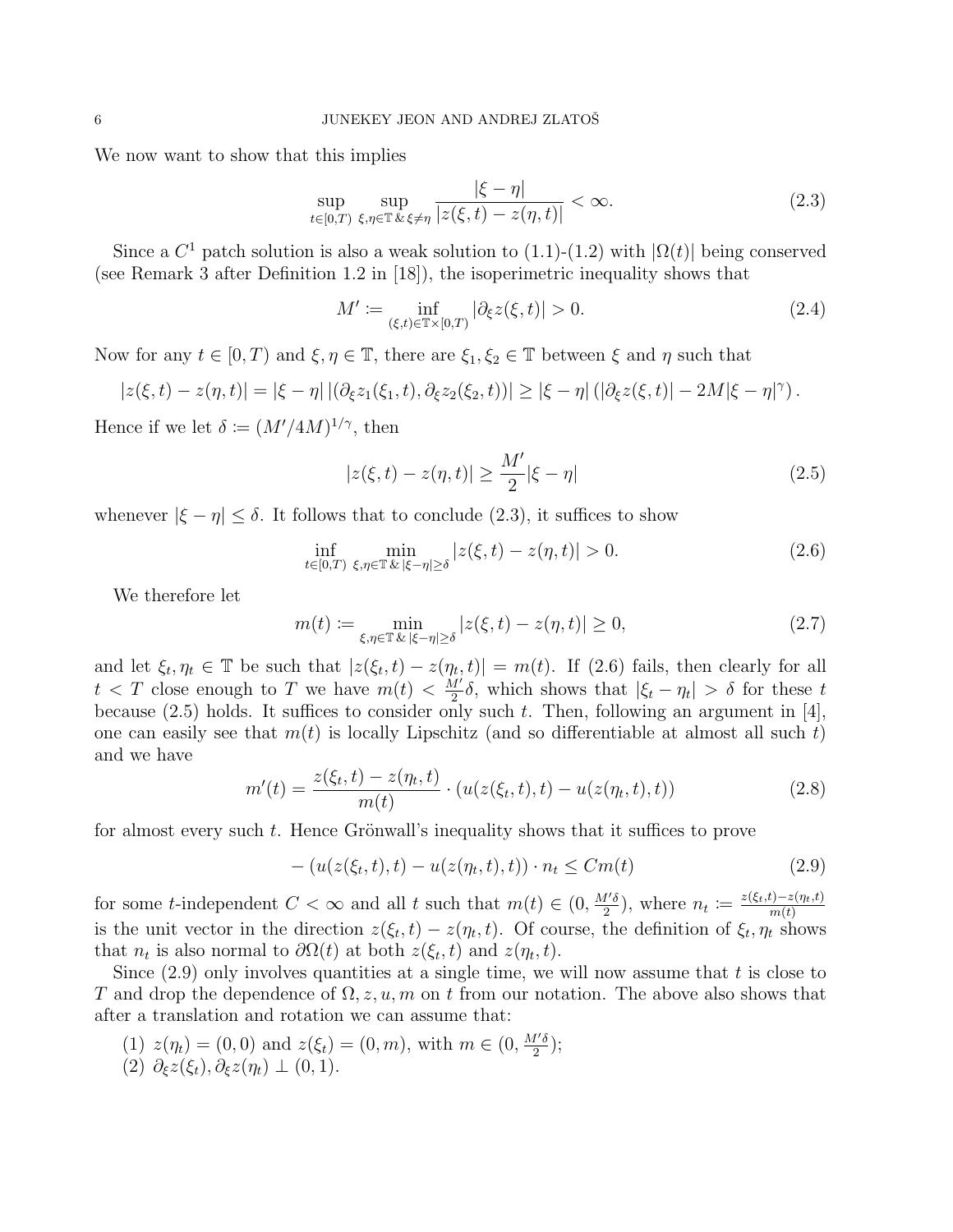We will do so, and then [\(2.9\)](#page-5-4) becomes just

<span id="page-6-4"></span>
$$
u_2(0,0) - u_2(0,m) \le Cm. \tag{2.10}
$$

We will prove this in the next three subsections. We note that all constants below may depend on  $\alpha, \gamma, M, M'$  (recall that  $\delta$  also depends on these), but will be independent of m, t.

2.2. Some Geometric Lemmas. We first state some geometric lemmas that will be used throughout. The first of these is a trivial consequence of  $C^{1,\gamma}$ -regularity of  $\partial\Omega$ , which says that near any  $z(\xi)$ , the curve z is the graph of some function  $f : \mathbb{R} \to \mathbb{R}$  defined with respect to the coordinate system centered at  $z(\xi)$  and with the horizontal axis not too far from  $\partial_{\xi}z(\xi)$ .

<span id="page-6-0"></span>**Lemma 2.1.** There are  $A \geq 1$  and  $R_0 > 0$  such that for any  $\xi \in \mathbb{T}$  and any  $v \in \mathbb{S}^1$  with  $|\partial_{\xi}z(\xi)\cdot v|\geq \frac{1}{2}|\partial_{\xi}z(\xi)|$ , there is  $f:[-R_0,R_0]\to\mathbb{R}$  with  $||f||_{C^{1,\gamma}}\leq A$  such that

$$
\{z(\xi) + hv + f(h)v^{\perp} \mid h \in [-R_1, R_1] \} = z([\xi - \xi_1, \xi + \xi_2])
$$

for each  $R_1 \in [0, R_0]$  and some  $\xi_1, \xi_2 \in [\frac{R_1}{M}]$  $\frac{R_1}{M}, \frac{3R_1}{M'}$  $\frac{\partial R_1}{\partial M'}$ ]. Then  $f(0) = 0$  and  $f'(0) = \frac{\partial_{\xi} z(\xi) \cdot v^{\perp}}{\partial_{\xi} z(\xi) \cdot v}$ .

The next lemma shows that when two folds of  $\partial\Omega$  are close to each other, the angles between their tangent lines are controlled by their distance.

## <span id="page-6-3"></span>**Lemma 2.2.** There are  $B, R > 0$  such that for any  $\xi, \eta \in \mathbb{T}$  with  $|z(\xi) - z(\eta)| \leq R$  we have  $|\tan \theta| \leq B |z(\xi) - z(\eta)|^{\frac{\gamma}{1+\gamma}}$  $(2.11)$

where  $\theta$  is the angle between  $\partial_{\xi}z(\xi)$  to  $\partial_{\xi}z(\eta)$ .

*Proof.* Let  $A, R_0$  be from Lemma [2.1.](#page-6-0) First note that it suffices to prove

<span id="page-6-2"></span><span id="page-6-1"></span>
$$
|\sin \theta| \le B \left| z(\xi) - z(\eta) \right|^{\frac{\gamma}{1+\gamma}} \tag{2.12}
$$

instead of [\(2.11\)](#page-6-1). Indeed, we then only need to replace R by  $\min\{R,(2B)^{-\frac{1+\gamma}{\gamma}}\}$  (which yields  $|\cos \theta| \geq \frac{1}{2}$  and then double B. 2

Take  $C := 9A$ , and let  $R := \min\{\frac{1}{2}C^{-\frac{2+2\gamma}{\gamma}}, \left(\frac{R_0}{3C}\right)$  $\frac{R_0}{3C}$  and  $B := 3C^2$ . Without loss assume that  $z(\eta) = 0$  and  $\frac{\partial_{\xi}z(\eta)}{\partial_{\xi}z(\eta)} = (1,0)$ , and then let  $r := |z(\xi)| \leq R$  and  $r' := Cr^{\frac{1}{1+\gamma}} \leq CR^{\frac{1}{2}} \leq \frac{R_0}{3}$  $\frac{i_0}{3}$ . Then Lemma [2.1](#page-6-0) with  $v := (1,0)$  shows that z near the origin is a curve connecting the vertical sides of the rectangle  $Q := [-3r', 3r'] \times [-C^3r, C^3r]$  because

$$
A(3r')^{\gamma}(3r') \le 9AC^2r \le C^3r
$$

(note that the definition of R shows that  $C^3r < r'$ , so the vertical sides are the shorter ones).

Apply the same argument with  $v := \frac{\partial_{\xi}z(\xi)}{\partial_{\xi}z(\xi)}$  $\frac{\partial_{\xi} z(\xi)}{\partial_{\xi} z(\xi)}$  and the rectangle Q' centered at  $z(\xi)$  whose longer axis connects the points  $z(\xi) \pm v r'$  and whose shorter sides have again length  $2C^3r$ . It shows that z near  $z(\xi)$  is a curve connecting the shorter sides of  $Q'$ . If [\(2.12\)](#page-6-2) is violated, then one of these sides lies fully in  $(-3r', 3r') \times (C^3r, \infty)$  and the other in  $(-3r', 3r') \times (-\infty, -C^3r)$ (see Figure [1\)](#page-7-0) because  $r + r' + C^3r < 3r'$  and

$$
r' \sin \theta > BCr \ge 3C^3r > 2C^3r + r.
$$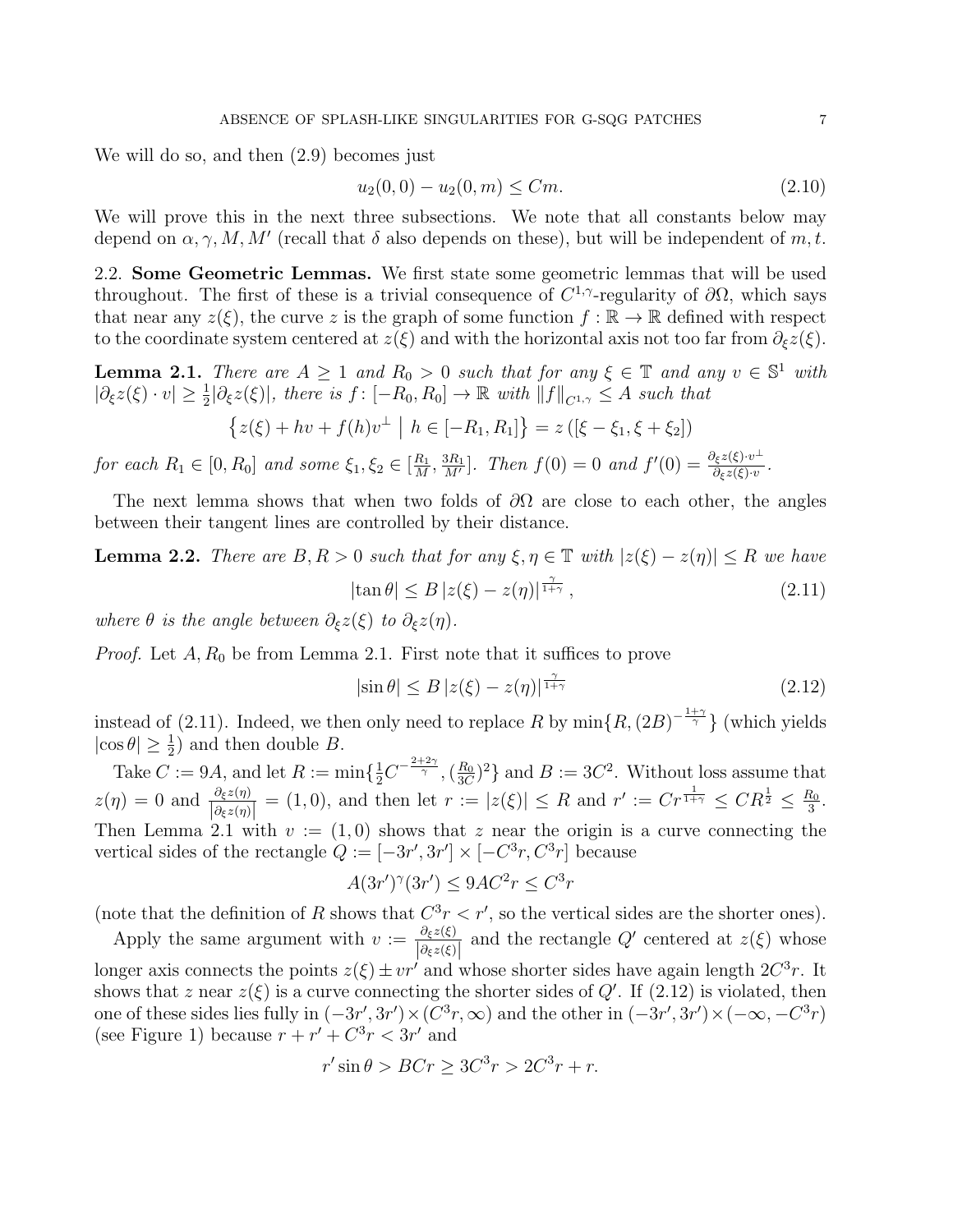

<span id="page-7-0"></span>FIGURE 1. The curve z inside the rectangles  $Q$  and  $Q'$ .

But this means that the two curves must intersect, a contradiction with our assumption that no touch has occurred before time  $T$ .

We can now combine Lemmas [2.1](#page-6-0) and [2.2](#page-6-3) to obtain the following constraint on the geometry of  $\partial\Omega$  near the origin.

<span id="page-7-1"></span>**Lemma 2.3.** In the setting of (1) and (2), there are  $A, B, R > 0$  with  $B(3R)^{\frac{\gamma}{1+\gamma}} \leq \frac{1}{2}$  $rac{1}{2}$  and  $M(4R)^{\gamma} \leq (M')^{1+\gamma}$  such that for any  $\xi \in \mathbb{T}$  with  $z(\xi) \in [-R, R] \times [-2R, 2R]$ , there is  $f : [-R, R] \to \mathbb{R}$  with

$$
||f||_{C^{1,\gamma}} \le A \quad \text{and} \quad |f'(z_1(\xi))| \le B |z(\xi)|^{\frac{\gamma}{1+\gamma}}
$$

such that the graph of f is a segment of the curve z around  $z(\xi)$ . In particular,

$$
|f(h) - z_2(\xi) - f'(z_1(\xi))(h - z_1(\xi))| \le A |h - z_1(\xi)|^{1+\gamma}
$$

for all  $h \in [-R, R]$ . And if  $|f(h')| > 2R$  for some  $h' \in [-R, R]$ , then  $|f(h)| > R$  for all  $h \in [-R, R].$ 

Proof. The first statement is an immediate consequence of Lemmas [2.1](#page-6-0) and [2.2,](#page-6-3) with A from Lemma [2.1,](#page-6-0) and  $B$  from Lemma [2.2,](#page-6-3) and  $R$  being the minimum of one third of  $R$  from Lemma [2.2](#page-6-3) and  $\min\{\frac{1}{3}\}$  $\frac{1}{3}(2B)^{-\frac{1+\gamma}{\gamma}}, \frac{1}{4}$  $\frac{1}{4}(M')^{\frac{1+\gamma}{\gamma}}M^{-\frac{1}{\gamma}}$  (Lemma [2.1](#page-6-0) is applied with  $v \coloneqq (1,0)$  and  $z_2(\xi)$  is added to the obtained f). The second statement is its immediate consequence, while the third holds by  $B(3R)^{\frac{\gamma}{1+\gamma}} \leq \frac{1}{2}$ 2 .

The third claim shows that any connected component of  $\partial\Omega \cap ([-R, R] \times [-2R, 2R])$  that intersects  $[-R, R]^2$  is a graph of a function  $f : [-R, R] \to [-2R, 2R]$  that satisfies the lemma. Note also that since the arc-length of any such component is at least  $2R$ , and the arc-length of  $\partial\Omega$  is uniformly bounded above because so is  $\|\partial\Omega\|_{C^1}$ , it follows that the number of such components is bounded above by some constant K. That is, if we assume  $(2.2)$ , only a finite number of folds of  $\partial\Omega$  might potentially create a single touch (splash) at time T (we will show below that this is in fact not possible when  $\alpha \leq \frac{1}{4}$  $(\frac{1}{4})$ .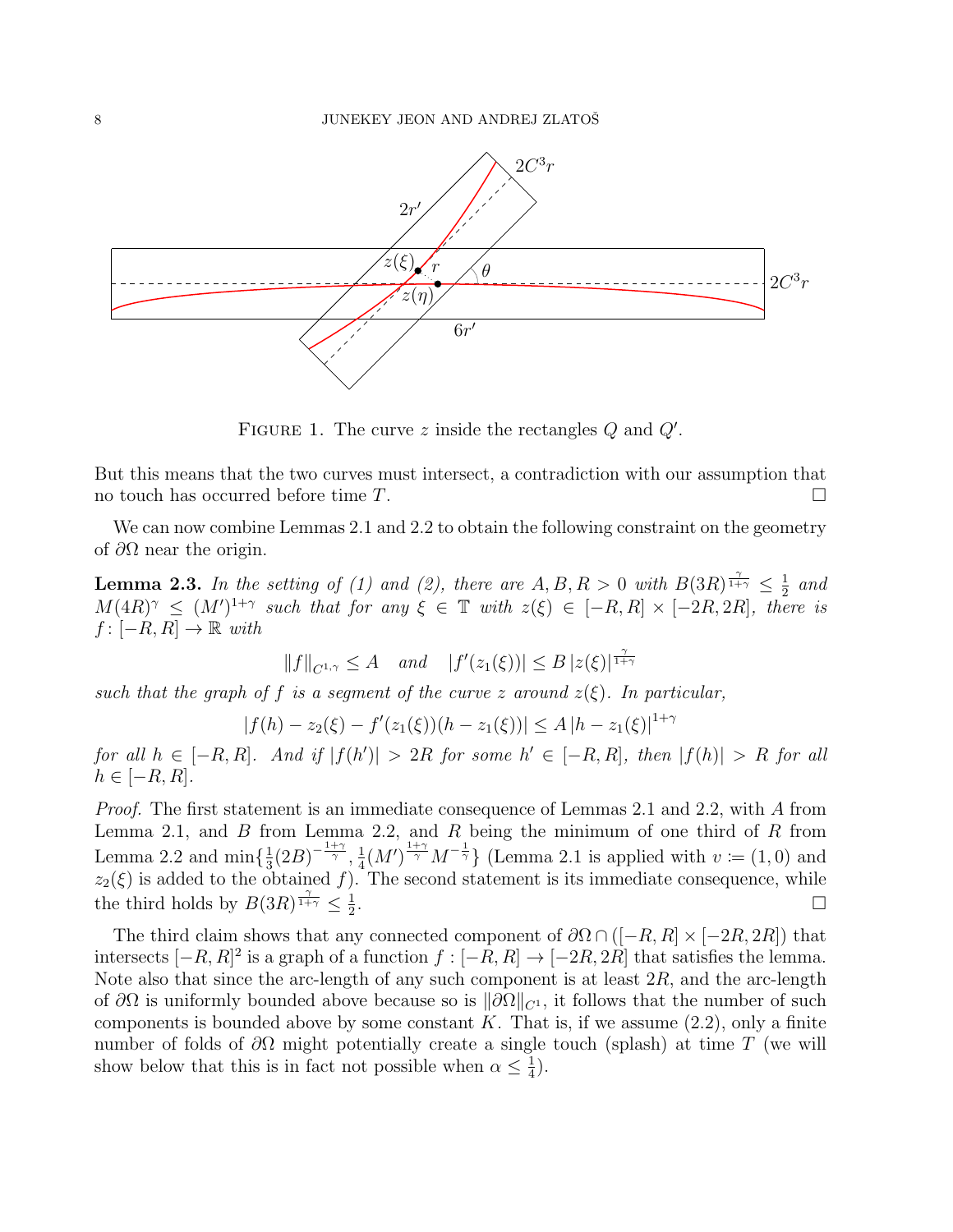<span id="page-8-1"></span>2.3. Reduction to Regions Near Individual Boundary Segments. Take  $A, B, R$  from Lemma [2.3](#page-7-1) and K above. From  $(2.1)$  we see that the left-hand side of  $(2.10)$  is the sum of the terms

$$
I := \int_{\Omega \cap [-R,R]^2} \left( \frac{y_1}{|y|^{2+2\alpha}} - \frac{y_1}{|y - (0,m)|^{2+2\alpha}} \right) dy,
$$
  

$$
I' := \int_{\Omega \setminus [-R,R]^2} \left( \frac{y_1}{|y|^{2+2\alpha}} - \frac{y_1}{|y - (0,m)|^{2+2\alpha}} \right) dy.
$$

To prove [\(2.10\)](#page-6-4), it clearly suffices to assume that  $m \leq \frac{R}{2}$  $\frac{R}{2}$ , in which case clearly  $|I'| \leq Cm$  for some constant C. Hence we only need to show that  $I \leq Cm$ .

Assume that  $f_1, \ldots, f_k : [-R, R] \to [-2R, 2R]$  are distinct functions whose graphs are all the connected components of  $\partial\Omega$  from the paragraph after Lemma [2.3](#page-7-1) (so  $k \leq K$ ), and order them so that  $f_1(0) < \cdots < f_k(0)$ . Let  $g_i \coloneqq \text{sgn}(f_i) \min\{|f_i|, R\}$ , so that

<span id="page-8-0"></span>
$$
I \le \sum_{i=1}^{k+1} \left| \int_{-R}^{R} \int_{g_{i-1}(h)}^{g_i(h)} \left( \frac{h}{(h^2 + v^2)^{1+\alpha}} - \frac{h}{(h^2 + (v - m)^2)^{1+\alpha}} \right) dv \, dh \right|, \tag{2.13}
$$

where  $g_0 \equiv -R$  and  $g_{k+1} \equiv R$ . Since the integrand is odd in h, its integral on any region symmetric with respect to the vertical axis is zero. Since  $[-R, R] \times [g_{i-1}(0), g_i(0)]$  is such a region we can replace the integral  $\int_{g_{i-1}(h)}^{g_i(h)}$  in [\(2.13\)](#page-8-0) by the sum of integrals  $\int_{g_{i-1}(h)}^{g_{i-1}(0)}$  and  $\int_{g_i(0)}^{g_i(h)}$ (with the same integrand). We therefore obtain  $|I| \leq 2 \sum_{i=1}^{k} |I_i|$ , where

$$
I_i := \int_{-R}^{R} \int_{g_i(0)}^{g_i(h)} \left( \frac{h}{(h^2 + v^2)^{1+\alpha}} - \frac{h}{(h^2 + (v - m)^2)^{1+\alpha}} dv \right) dh.
$$

Hence, we are left with showing  $|I_i| \leq Cm$  for each i. When doing this, we can just assume that  $g_i = f_i$  because the error we incur by this involves only integration over  $\Omega \setminus [-R, R]^2$ , and therefore is no more than  $Cm$  (similarly to  $I'$ ).

2.4. Estimating the Individual Integrals. We thus consider any  $f : [-R, R] \rightarrow [-2R, 2R]$ whose graph is a segment of the curve z passing through a point in  $[-R, R]^2$ , let

<span id="page-8-3"></span>
$$
J := \int_{-R}^{R} \int_{f(0)}^{f(h)} \left( \frac{h}{(h^2 + v^2)^{1+\alpha}} - \frac{h}{(h^2 + (v - m)^2)^{1+\alpha}} \right) dv \, dh,\tag{2.14}
$$

and need to show that  $|J| \leq Cm$ . We further divide this integral into two pieces:

$$
J_1 := \int_{-R}^{R} \int_{f(0)}^{f(0) + hf'(0)} \left( \frac{h}{(h^2 + v^2)^{1+\alpha}} - \frac{h}{(h^2 + (v - m)^2)^{1+\alpha}} \right) dv dh,
$$
  

$$
J_2 := \int_{-R}^{R} \int_{f(0) + hf'(0)}^{f(h)} \left( \frac{h}{(h^2 + v^2)^{1+\alpha}} - \frac{h}{(h^2 + (v - m)^2)^{1+\alpha}} \right) dv dh,
$$

and estimate  $J_2$  first.

<span id="page-8-2"></span>**Lemma 2.4.** We have  $|J_2| \leq Cm$  when  $\gamma > 2\alpha$  and  $|J_2| \leq Cm(1 + \ln m)$  when  $\gamma = 2\alpha$ , for some constant C.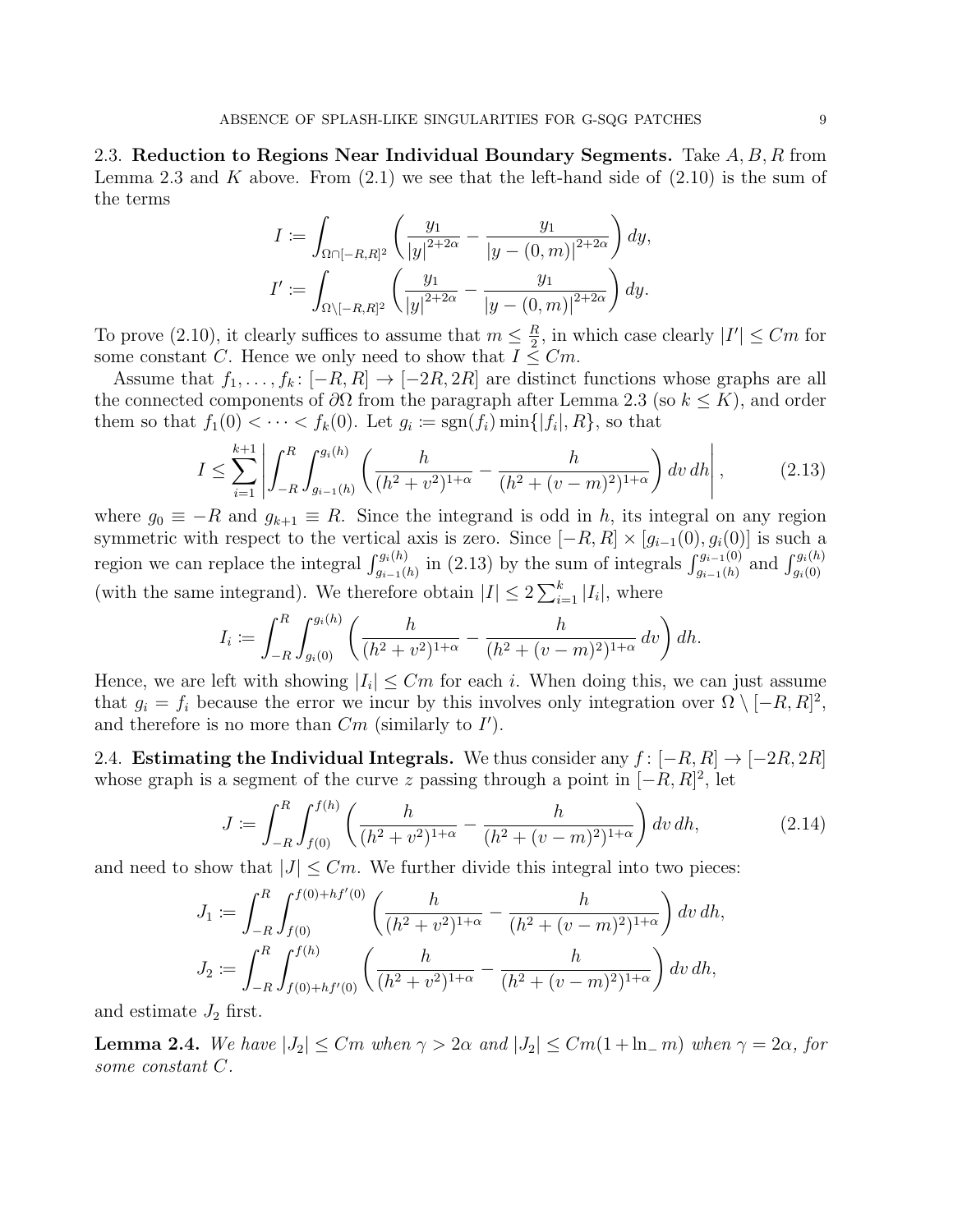Proof. By Lemma [2.3,](#page-7-1) we have

$$
|J_2| \le \int_{-R}^R \int_{f(0)+hf'(0)-A|h|^{1+\gamma}}^{f(0)+hf'(0)+A|h|^{1+\gamma}} \left| \frac{h}{(h^2+v^2)^{1+\alpha}} - \frac{h}{(h^2+(v-m)^2)^{1+\alpha}} \right| dv \, dh.
$$

Mean value theorem yields

$$
\left| \frac{h}{(h^2 + v^2)^{1+\alpha}} - \frac{h}{(h^2 + (v - m)^2)^{1+\alpha}} \right| = \frac{(2+2\alpha) |h| (h^2 + \bar{v}^2)^{\alpha} |\bar{v}|}{(h^2 + v^2)^{1+\alpha} (h^2 + (v - m)^2)^{1+\alpha}} m
$$

for some  $\bar{v} \in [v - m, v]$ . Hence

$$
\left| \frac{h}{(h^2 + v^2)^{1+\alpha}} - \frac{h}{(h^2 + (v - m)^2)^{1+\alpha}} \right| \le \frac{3m}{|h|^{2+2\alpha}},
$$

and if  $V := \max\{|v|, |v - m|\}\geq |h|$ , then we also have

$$
\left| \frac{h}{(h^2 + v^2)^{1+\alpha}} - \frac{h}{(h^2 + (v - m)^2)^{1+\alpha}} \right| \le \frac{3m |h| 2^{\alpha} V^{1+2\alpha}}{|h|^{2+2\alpha} V^{2+2\alpha}} \le \frac{6m}{|h|^{1+2\alpha} V}.
$$

Since  $V \geq \frac{m}{2}$  $\frac{m}{2}$  and we assume that  $m \leq \frac{R}{2}$  $\frac{R}{2}$  (see the start of Subsection [2.3\)](#page-8-1), we obtain

$$
|J_2| \le 2 \int_0^{m/2} \frac{12}{|h|^{1+2\alpha}} 2A |h|^{1+\gamma} dh + 2 \int_{m/2}^R \frac{6m}{|h|^{2+2\alpha}} 2A |h|^{1+\gamma} dh.
$$

This is less than  $Cm$  if  $\gamma > 2\alpha$  and less than  $Cm(1 + \ln_{-} m)$  if  $\gamma = 2\alpha$  (for some C).

To estimate  $J_1$ , it suffices to assume that  $f(0) \notin [0, m]$ . Indeed, if  $f(0) \in \{0, m\}$ , then the graph of f contains either  $(0,0)$  or  $(0,m)$ , so (1) and (2) above [\(2.10\)](#page-6-4) imply  $f'(0) = 0$  and therefore  $J_1 = 0$ . And if  $f(0) \in (0, m)$ , then the definition of m shows that there must be  $\eta \in \mathbb{T}$  with  $|\eta - \eta_t| < \delta$  such that  $z(\eta) = (0, f(0))$ . In that case [\(2.5\)](#page-5-3) yields  $|\eta - \eta_t| \leq \frac{4R}{M'}$  and hence for all  $\xi$  between  $\eta$  and  $\eta_t$  we have

$$
|\partial_{\xi} z(\xi) - \partial_{\xi} z(\eta_t)| \le M \left(\frac{4R}{M'}\right)^{\gamma} \le M' \le |\partial_{\xi} z(\eta_t)|
$$

by Lemma [2.3.](#page-7-1) This shows that  $\partial_{\xi}z(\xi) \cdot \partial_{\xi}z(\eta_t) \geq 0$  for all these  $\xi$ , which clearly contradicts  $(z(\eta) - z(\eta_t)) \cdot \partial_{\xi} z(\eta_t) = 0$ . So  $f(0) \notin [0, m]$ , and we define  $a := -f(0) > 0$  when  $f(0) < 0$ , and  $a := f(0) - m > 0$  when  $f(0) > m$ . In both cases Lemma [2.3](#page-7-1) yields

<span id="page-9-1"></span>
$$
|f'(0)| \le Ba^{\frac{\gamma}{1+\gamma}} \le BR^{\frac{\gamma}{1+\gamma}} \le \frac{1}{2}.\tag{2.15}
$$

<span id="page-9-0"></span>**Lemma 2.5.** We have  $|J_1| \leq Ca^{\frac{\gamma}{1+\gamma}}(a+m)^{-2\alpha}m$  for some constant C.

*Proof.* Note that the definition of m shows that  $a \geq m$ , so we could replace  $a + m$  by a. We will not use this so that this result also applies in Section [3.](#page-11-0) We will assume  $f(0) < 0$  since the proof for the other case is virtually identical. We can then rewrite  $J_1$  as

$$
J_1 = \int_{-R}^{R} \int_0^{hf'(0)} \left( \frac{h}{(h^2 + (v-a)^2)^{1+\alpha}} - \frac{h}{(h^2 + (v-a-m)^2)^{1+\alpha}} \right) dv \, dh.
$$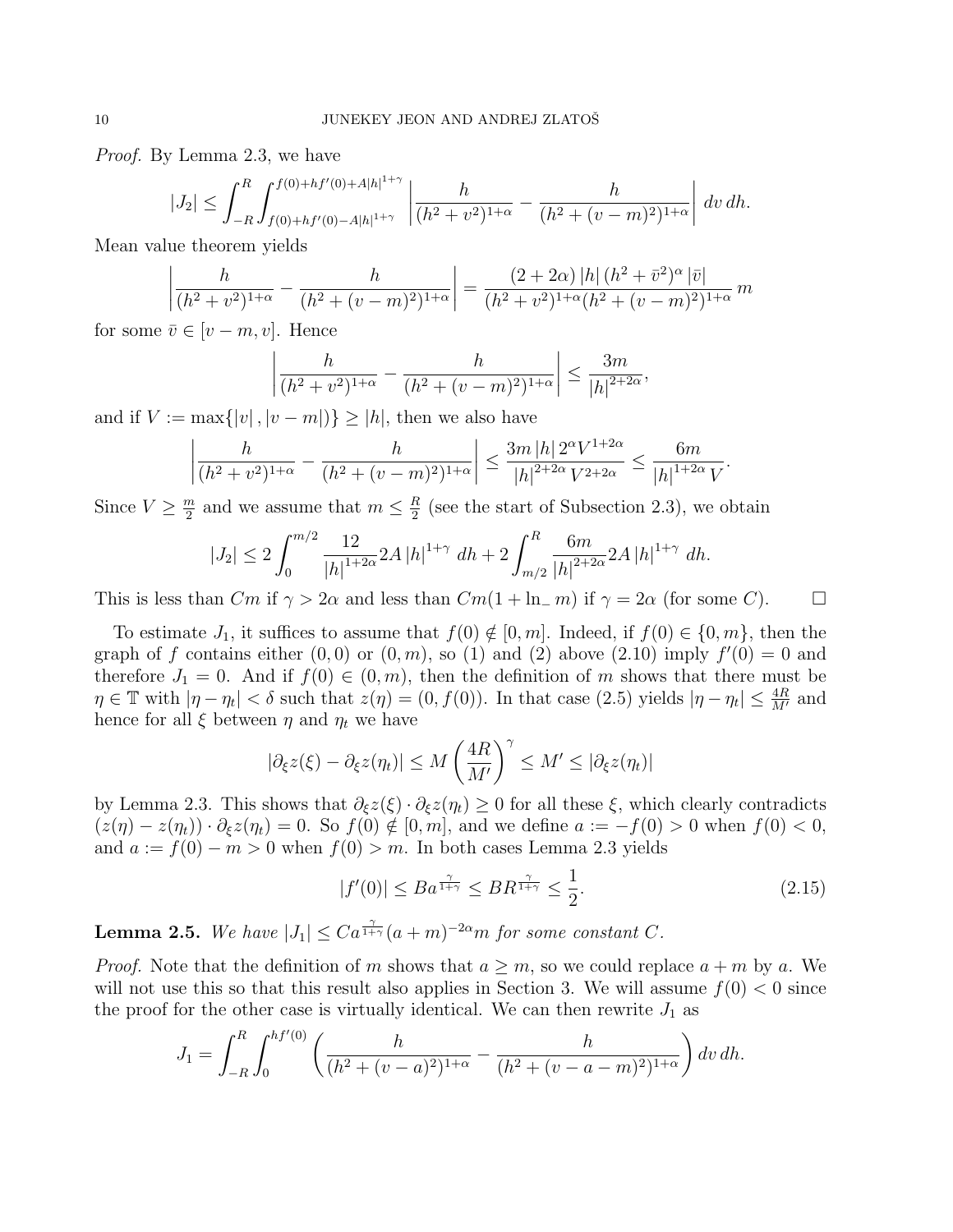We split the integral into two parts:

$$
J_3 := \int_{|h| < a+m} \int_0^{hf'(0)} \left( \frac{h}{(h^2 + (v - a)^2)^{1+\alpha}} - \frac{h}{(h^2 + (v - a - m)^2)^{1+\alpha}} \right) dv \, dh,
$$
\n
$$
J_4 := \int_{a+m \le |h| \le R} \int_0^{hf'(0)} \left( \frac{h}{(h^2 + (v - a)^2)^{1+\alpha}} - \frac{h}{(h^2 + (v - a - m)^2)^{1+\alpha}} \right) dv \, dh.
$$

For  $J_3$ , note that for any v in the domain of integration, we have

$$
v - a - m \le |(a+m)f'(0)| - a - m \le -\frac{a+m}{2}
$$

.

This also shows that  $v - a \leq \frac{m-a}{2}$  $\frac{-a}{2}$ , so  $|v - a| \leq |v - a - m|$ . The mean value theorem then gives for some  $\bar{v} \in [v - a - m, v - a],$ 

$$
\left| \frac{h}{(h^2 + (v - a)^2)^{1+\alpha}} - \frac{h}{(h^2 + (v - a - m)^2)^{1+\alpha}} \right| = \frac{(2+2\alpha) |h| (h^2 + \bar{v}^2)^{\alpha} |\bar{v}|}{(h^2 + (v - a)^2)^{1+\alpha} (h^2 + (v - a - m)^2)^{1+\alpha}} m
$$
  

$$
\leq \frac{6m}{|h|^{1+2\alpha} (a + m)}
$$

because max $\{|\bar{v}|, \frac{a+m}{2}\}$  $\left\lfloor \frac{2m}{2} \right\rfloor \leq |v - a - m|$ . This and [\(2.15\)](#page-9-1) yield

$$
|J_3| \le \int_{-a-m}^{a+m} \frac{6m}{|h|^{1+2\alpha} (a+m)} |hf'(0)| |dh \le \frac{12m}{1-2\alpha} \frac{|f'(0)|}{(a+m)^{2\alpha}} \le \frac{12B}{1-2\alpha} a^{\frac{\gamma}{1+\gamma}} \frac{m}{(a+m)^{2\alpha}}.
$$

As for  $J_4$ , the mean value theorem yields

$$
\left| \frac{h}{(h^2 + (v - a)^2)^{1+\alpha}} - \frac{h}{(h^2 + (v - a - m)^2)^{1+\alpha}} \right| \le \frac{3m}{|h|^{2+2\alpha}}.
$$

From this and [\(2.15\)](#page-9-1) we obtain

$$
|J_4| \le 2 \int_{a+m}^R \frac{3m}{|h|^{2+2\alpha}} |hf'(0)| dh \le \frac{3m}{\alpha} \frac{|f'(0)|}{(a+m)^{2\alpha}} \le \frac{3B}{\alpha} a^{\frac{\gamma}{1+\gamma}} \frac{m}{(a+m)^{2\alpha}}.
$$
  
This finishes the proof.

The last two lemmas, together with the estimate  $|I'| \leq Cm$  above and  $k \leq K$ , show that [\(2.10\)](#page-6-4) holds when  $\gamma > 2\alpha$  and  $\frac{\gamma}{1+\gamma} \geq 2\alpha$ . Since  $\gamma = \frac{2\alpha}{1-2\gamma}$  $\frac{2\alpha}{1-2\alpha}$  satisfies this (and [\(2.2\)](#page-4-1) holds for it by the hypothesis), the proof of the single-patch case of Theorem [1.3](#page-3-2) (and of Remark 1 after it) is finished.

<span id="page-10-0"></span>2.5. Absence of Simple Splashes for all  $\alpha \in (0,1)$ . Let us now assume that only simple splashes can happen for a  $C^{1,\gamma}$  patch and  $\alpha \in (0, \frac{1}{2})$  $(\frac{1}{2})$ . That is, there is  $R > 0$  such that for all t close enough to T and any  $\xi_t, \eta_t \in \mathbb{T}$  satisfying  $|z(\xi_t, t) - z(\eta_t, t)| = m(t)$ , there is no  $\xi \in \mathbb{T}$  such that  $\min\{|\xi - \xi_t|, |\xi - \eta_t|\} \ge \delta$  and also  $|z(\xi, t) - z(\eta_t, t)| \le R$ . This essentially means that any potential splash only involves two folds of  $\partial\Omega$ , although this requirement is in fact weaker than that: multiple folds are allowed but not near minimizers of [\(2.7\)](#page-5-5). Then in Lemma [2.5](#page-9-0) we have  $f'(0) = 0$  and so  $J_1 = 0$ . Hence Lemma [2.4](#page-8-2) shows that a simple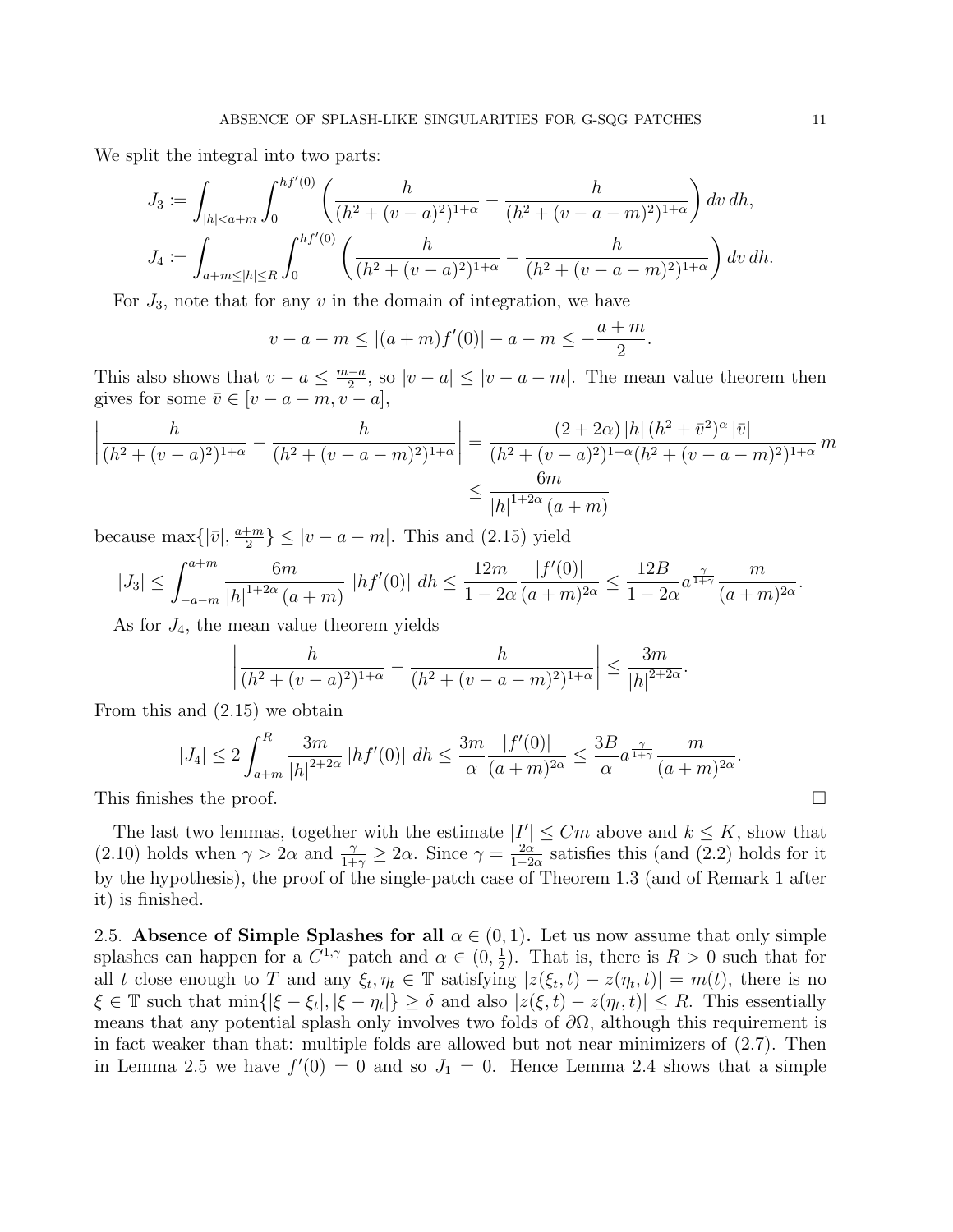splash cannot occur by time T if  $\sup_{t\in[0,T)} \|\Omega(t)\|_{C^{1,\gamma}} < \infty$  for some  $\gamma \in [2\alpha,1]$ , and  $m(t)$  can decrease at most exponentially when  $\gamma > 2\alpha$  and at most double-exponentially when  $\gamma = 2\alpha$ .

In fact, one can even extend this result to all  $\alpha \in \left[\frac{1}{2}\right]$  $(\frac{1}{2}, 1)$ . In this case one must replace u in [\(1.5\)](#page-3-0) (which becomes infinite on  $\partial \Omega(t)$ ) by its normal "component"

$$
u_n(x,t) := \text{p.v.} \int_{\Omega(t)} c_{\alpha} \frac{(x-y)^{\perp} \cdot n_{x,t}}{|x-y|^{2+2\alpha}} dy \ n_{x,t}
$$

(which is finite), with  $n_{x,t}$  the unit outer normal vector to  $\Omega(t)$  at  $x \in \partial \Omega(t)$  (see also Remark 2 after Definition 1.2 in [\[18\]](#page-13-3), or [\[15\]](#page-13-1)). If we now assume  $\sup_{t\in[0,T)} ||\Omega(t)||_{C^{2,\gamma}} < \infty$ , one can use (2) above [\(2.10\)](#page-6-4) to show that  $|f(h) - f(0) - \frac{f''(0)}{2}\rangle$  $\frac{1}{2}[b^2] \leq A |h|^{2+\gamma}$  in [\(2.14\)](#page-8-3). Then oddness-in- $h$  of the integrand will yield the estimate

$$
|J_2| \le 2 \int_0^{m/2} \frac{16}{|h|^{1+2\alpha}} 2A |h|^{2+\gamma} dh + 2 \int_{m/2}^R \frac{8m}{|h|^{2+2\alpha}} 2A |h|^{2+\gamma} dh
$$

in the proof of Lemma [2.4](#page-8-2) whenever  $\gamma \in [2\alpha - 1, 1]$ . Hence no finite time simple splash can happen by time  $T$  in this case either, and we again obtain an exponential resp. doubleexponential lower bound on  $m(t)$  when  $\gamma > 2\alpha - 1$  resp.  $\gamma = 2\alpha - 1$  (note also that for  $\alpha = \frac{1}{2}$ ) 2 it even suffices to assume  $\sup_{t\in[0,T)} \|\Omega(t)\|_{C^{1,1}} < \infty$ , with  $2+\gamma$  replaced by 2 above and with a double-exponential lower bound on  $m(t)$ ).

2.6. The Multiple Patches Case. In the general multiple patches case, [\(2.3\)](#page-5-1) becomes

$$
\sup_{t \in [0,T)} \sup_{(n,\xi), (j,\eta) \in Z_N \times \mathbb{T} \& (n,\xi) \neq (j,\eta)} \frac{|n-j| + |\xi - \eta|}{|z_n(\xi,t) - z_j(\eta,t)|} < \infty,
$$

where  $Z_N := \{1, \ldots, N\}$  and  $z_n(\cdot, t)$  is a constant-speed parametrization of  $\partial \Omega_n(t)$ . We choose the same  $\delta$  (with all  $z_n$  included in the definitions of  $M, M'$ ), and then

<span id="page-11-1"></span>
$$
m(t) := \min_{(n,\xi),(j,\eta)\in Z_N\times\mathbb{T}\&|(n,\xi)-(j,\eta)|\geq \delta} |z_n(\xi,t) - z_j(\eta,t)| \geq 0.
$$
 (2.16)

The points  $\xi_t$  and  $\eta_t$  may now be on the boundaries of distinct patches, but that does not change our analysis, which only deals with the individual patch segments in a small rectangle centered at  $\eta_t$ . The geometric lemmas are unchanged; the estimates on integrals I' and  $I_i$ in Subsection [2.3](#page-8-1) only change by the factor  $|\theta_1| + \cdots + |\theta_N|$ , hence so does the rest of the argument. This finishes the proof of Theorem [1.3](#page-3-2) (and of Remark 1 after it) as stated. The claim in Remark 2 after Theorem [1.3](#page-3-2) also extends easily to this case.

### 3. Proof of Theorem [1.4](#page-4-0)

<span id="page-11-0"></span>Let us now turn to the half-plane case  $D := \mathbb{R} \times \mathbb{R}^+$ , when the proof is essentially identical to Theorem [1.3](#page-3-2) (and the  $H^3$  resp.  $H^2$  local well-posedness results from [\[12,](#page-12-11)[18\]](#page-13-3) require  $\alpha \in (0, \frac{1}{24})$ resp.  $\alpha \in (0, \frac{1}{6})$  $(\frac{1}{6})$ .

Let us first recall the definition of patch solutions in this setting from [\[18\]](#page-13-3). Equation [\(1.1\)](#page-0-0) is unchanged, and  $\Delta$  in [\(1.2\)](#page-0-1) is the Dirichlet Laplacian on D. If we assume that  $\alpha \in (0, \frac{1}{2})$  $\frac{1}{2}$ ,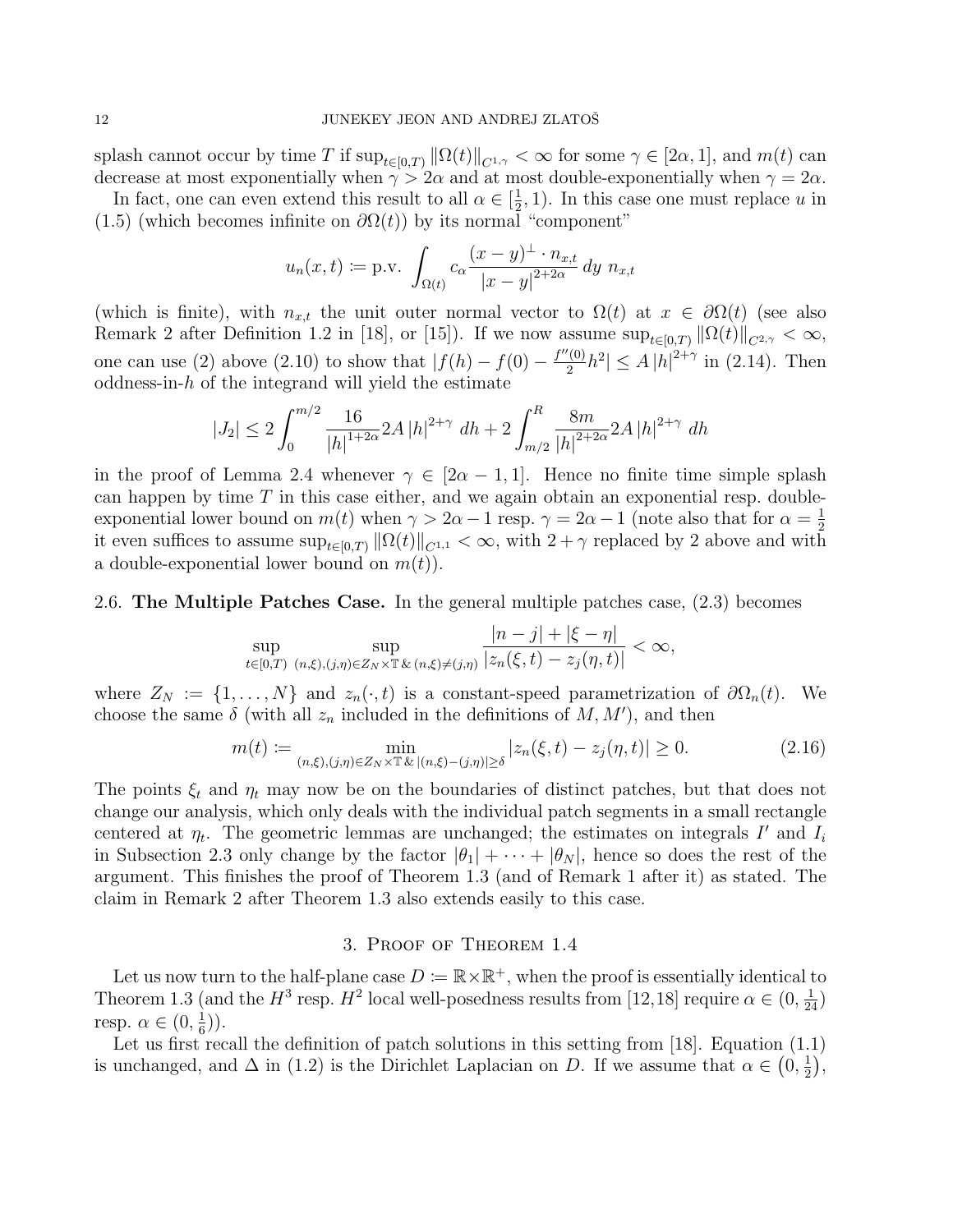this means that for an appropriate constant  $c_{\alpha} > 0$  we have

<span id="page-12-13"></span>
$$
u(x,t) = c_{\alpha} \int_{D} \left( \frac{(x-y)^{\perp}}{|x-y|^{2+2\alpha}} - \frac{(x-\bar{y})^{\perp}}{|x-\bar{y}|^{2+2\alpha}} \right) \omega(y,t) dy \tag{3.1}
$$

for each  $x \in \overline{D}$ , where  $\overline{y} := (y_1, -y_2)$ . Definition [1.2](#page-3-3) is as before, but with the patches  $\Omega_1(t), \ldots, \Omega_N(t)$  now contained in D instead of  $\mathbb{R}^2$ , and with u from [\(3.1\)](#page-12-13) instead of [\(1.3\)](#page-2-0).

We define M, M',  $\delta$  as before and  $m(t)$  via [\(2.16\)](#page-11-1). We also consider the reflected patches  $\overline{\Omega}_n(t) \coloneqq \{y \in \mathbb{R}^2 \setminus D \mid \overline{y} \in \Omega_n(t)\},\$  which allow us to write (after dropping  $c_{\alpha}$  via rescaling)

$$
u(x,t) = \sum_{n=1}^{N} \theta_n \int_{\Omega_n(t)} \frac{(x-y)^{\perp}}{|x-y|^{2+2\alpha}} dy - \sum_{n=1}^{N} \theta_n \int_{\overline{\Omega}_n(t)} \frac{(x-y)^{\perp}}{|x-y|^{2+2\alpha}} dy.
$$

Theorem [1.4](#page-4-0) will now follow once we show  $(2.9)$  with this u. This is proved in the same way as on  $\mathbb{R}^2$ , but now the boundary segments defining functions  $f_i$  in Subsection [2.3](#page-8-1) can belong to both the original and the reflected patches. Note that the distance of  $\partial\Omega_n(t)$  and  $\partial\overline{\Omega}_n(t)$ can be less than  $m(t)$  (even 0 because they can touch at  $\partial D$ , in which case their normal vectors coincide at any point of touch). But they obviously cannot cross (this is why we did not assume that  $a \geq m$  in Lemma [2.5\)](#page-9-0), which allows us to use the same estimates as in Section [2,](#page-4-3) modulo a factor of 2 due to the number of patches now being doubled.

### **REFERENCES**

- <span id="page-12-8"></span>[1] A. Castro, D. Córdoba, C. Fefferman, F. Gancedo and J. Gómez-Serrano, Finite time singularities for the free boundary incompressible Euler equations, Ann. of Math.  $(2)$  178 (2013), 1061–1134.
- <span id="page-12-1"></span>[2] D. Chae, P. Constantin, D. C´ordoba, F. Gancedo and J. Wu, Generalized surface quasi-geostrophic equations with singular velocities, Comm. Pure Appl. Math. 65 (2012), 1037–1066.
- <span id="page-12-5"></span>[3] J.-Y. Chemin, Persistance de structures géométriques dans les fluides incompressibles bidimensionnels, Ann. Sci. École Norm. Sup. (4) **26** (1993), 517–542.
- <span id="page-12-12"></span>[4] A. Constantin and J. Escher, Wave breaking for nonlinear nonlocal shallow water equations, Acta Math. 181 (1998), no. 2, 229-243.
- <span id="page-12-2"></span>[5] P. Constantin, G. Iyer and J. Wu, Global regularity for a modified critical dissipative quasi-geostrophic equation, Indiana Univ. Math. J. 57 (2008), 2681–2692.
- <span id="page-12-0"></span>[6] P. Constantin, A. Majda and E. Tabak, Formation of strong fronts in the 2D quasi-geostrophic thermal active scalar, Nonlinearity 7 (1994), 1495–1533.
- <span id="page-12-6"></span>[7] A. Córdoba, D. Córdoba, and F. Gancedo, Uniqueness for SQG patch solutions, Trans. Amer. Math. Soc. Ser. B 5 (2018), 1–31.
- <span id="page-12-3"></span>[8] D. Córdoba, M. A. Fontelos, A. M. Mancho and J. L. Rodrigo, Evidence of singularities for a family of contour dynamics equations, PNAS 102 (2005), 5949–5952.
- <span id="page-12-9"></span>[9] D. Coutand and S. Shkoller, On the finite-time splash and splat singularities for the 3-D free-surface Euler equations, Comm. Math. Phys. 325 (2014), 143–183.
- <span id="page-12-4"></span>[10] F. Gancedo, *Existence for the*  $\alpha$ *-patch model and the QG sharp front in Sobolev spaces*, Adv. Math. 217 (2008), 2569–2598.
- <span id="page-12-7"></span>[11] F. Gancedo, H. Q. Nguyen and N. Patel, Well-posedness for SQG sharp fronts with unbounded curvature, preprint.
- <span id="page-12-11"></span>[12] F. Gancedo and N. Patel, On the local existence and blow-up for generalized SQG patches, Ann. PDE 7 (2021), Paper No. 4, 63 pp.
- <span id="page-12-10"></span>[13] F. Gancedo and R. M. Strain, Absence of splash singularities for SQG sharp fronts and the Muskat problem, PNAS 111 (2014), 635–639.